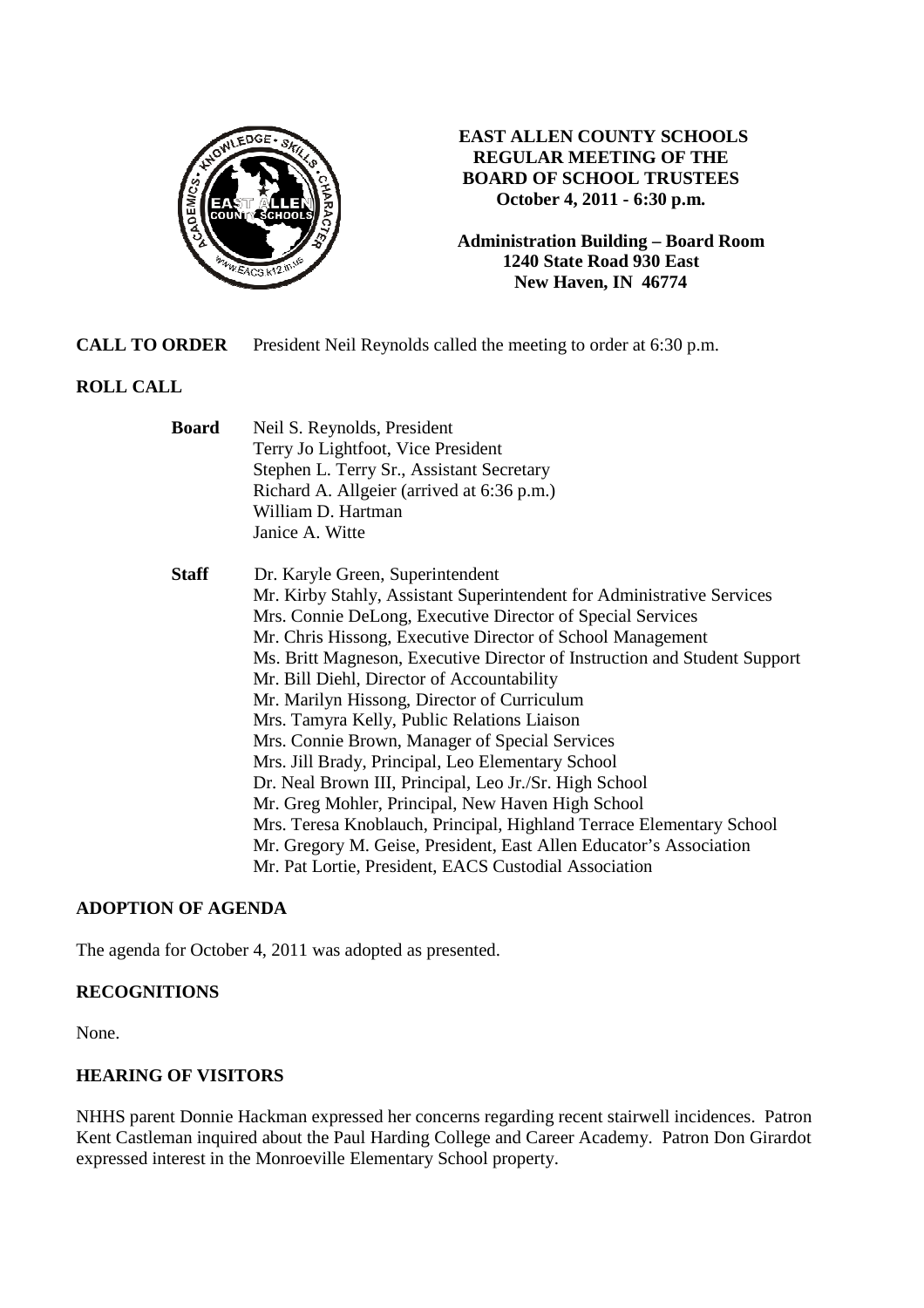#### **APPROVAL OF MINUTES:** September 20, 2011 Regular Meeting

## **INFORMATION ITEMS**

Review of Annual Report For: - Asset Protection Information

## **SUPERINTENDENT COMMUNICATIONS**

## **Speaker(s)** Subject

Britt Magneson, Neal Brown, Connie DeLong, Greg Mohler, Jeff Studebaker, Barton-Coe-Vilamaa Representative Update on Highland Terrace Project Kirby Stahly 2012 Budget Approval

Renae Azziz (PBIS Indiana) Improving Behavior for Student Success

## **ACTION AGENDA**

## **CONSENT MOTION:**

| 11-1004-01 | <b>Approval of Human Resources</b>                                                                                                                                                                         |  |  |
|------------|------------------------------------------------------------------------------------------------------------------------------------------------------------------------------------------------------------|--|--|
| 11-1004-02 | Approval of Financial Reports and Addendums                                                                                                                                                                |  |  |
| 11-1004-03 | Approval of Meetings and Conferences                                                                                                                                                                       |  |  |
| 11-1004-04 | Approval of Application and Receipt of Funds for the Non-English Speaking<br>Program Grant SY2011/2012                                                                                                     |  |  |
| 11-1004-05 | Approval of Application and Receipt of Funds for Afternoons ROCK in Indiana (ARII)                                                                                                                         |  |  |
| 11-1004-06 | Approval of Application and Receipt of Funds for Title III: Limited English<br>Proficient and Significant Influx of Immigrant Students                                                                     |  |  |
| 11-1004-07 | Approval of Application and Receipt of Funds for School Improvement Grant for<br>Comprehensive Schools                                                                                                     |  |  |
| 11-1004-08 | Approval of Application and Receipt of Funds for Title II, Part A: Improving<br><b>Teacher Quality State Grants</b>                                                                                        |  |  |
| 11-1004-09 | Approval of Application and Receipt of Funds for SYS2011/2012 Refugee Children<br>School Impact Grant (RCSIG)<br>Motion: That the Board of School Trustees approve items one through nine as<br>presented. |  |  |
|            |                                                                                                                                                                                                            |  |  |
|            | Motion: Witte<br>Second: Allgeier<br>Vote: $Aye: 6-0$                                                                                                                                                      |  |  |
| 11-1004-10 | Approval of the 2012 Budget                                                                                                                                                                                |  |  |
| 11-1004-11 | Approval of the 2012 Capital Projects Plan                                                                                                                                                                 |  |  |